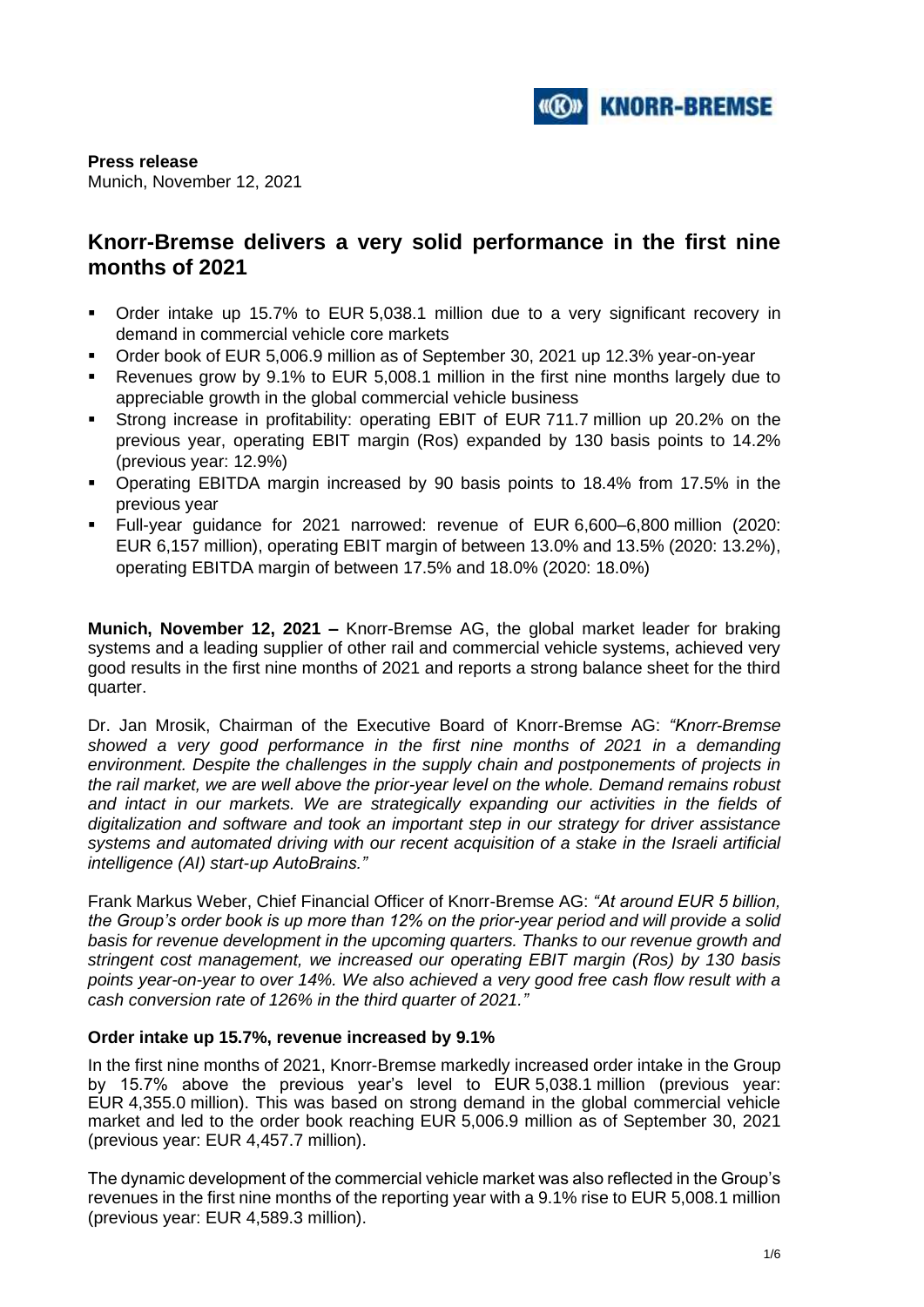

Significant year-on-year growth was recorded primarily in the Europe and North American markets.

## **Significantly increased profitability: operating EBIT margin (Ros) rises to 14.2%**

In the first nine months of 2021, operating EBIT (adjusted by restructuring expenses of RVS in North America) of EUR 711.7 million was achieved with an operating EBIT margin (ROS) of 14.2% (previous year: 12.9%). This is EUR 119.6 million or 20.2% more than in the same period of the previous year.

Operating EBITDA of EUR 919.5 million also saw a significant volume-related increase of EUR 115.3 million or 14.3%. At 18.4%, the operating EBITDA margin was solidly higher than the prior-year level of 17.5% and therefore showed a margin increase of 90 basis points on the previous year.

Free cash flow amounted to EUR 279.0 million in the first nine months of 2021, a very significant rise on the previous year's level of EUR 168.5 million.

## **Rail Vehicle Systems (RVS) sees stable margins despite slow market recovery**

In the first nine months of 2021, the RVS division's business continued to be impacted by the Covid-19 pandemic, which led to postponement of projects. Incoming orders thus fell yearon-year by 8.4% from EUR 2,390.0 million to EUR 2,189.7 million. After Europe, especially the Asian market – and here in particular the Chinese business – was the hardest hit. By contrast, the order book increased by 1.5% to EUR 3,451.4 million as of September 30, 2021 (previous year: EUR 3,400.5 million).

The RVS division experienced a 4.0% decrease in revenues to EUR 2,459.7 million (previous year: EUR 2,562.5 million). The fall in revenue was primarily due to decreased OE volume, as well as to a slight year-on-year decline in revenues from the rail services business. In Europe, a decline in revenues from mass transit and locomotives was offset by growth in the business for high-speed trains and regional & commuter. The year-on-year drop in OE revenues in North America was attributable to the weaker regional & commuter business and to the freight business. Declining OE revenues in Asia were due to the Chinese high-speed trains and metro cars business, but also to the railway carriage business in India, and were only partly offset by growth in regional & commuter and light rail vehicles.

Operating EBIT (adjusted by restructuring expenses in North America) fell by 6.1% to EUR 439.8 million due to volume and mix effects (previous year: EUR 472.0 million); the operating EBIT margin (Ros) was nevertheless a comparatively robust 18.0% (previous year: 18.4%). At EUR 534.7 million for the first nine months, operating EBITDA was also moderately (5.9%) below the prior-year level (previous year: EUR 568.1 million) owing to volume and mix effects and led to an operating EBITDA margin of 21.7% (previous year: 22.2%).

## **Commercial Vehicle Systems (CVS) sees very strong revenue and earnings growth**

Incoming orders in the CVS division increased by very significant 45.2% in the first nine months of 2021, bringing the order intake to EUR 2,849.7 million (previous year: EUR 1,962.6 million). This trend is attributable to a global market recovery that benefited all regions and boosted results in the first half of 2021 in particular. In the third quarter of 2021, persistent supply bottlenecks for the entire commercial vehicle industry led to reduced production volumes for commercial vehicle manufacturers and thus to postponements and declining order intake, particularly in Europe and North America. The Asia/Pacific region likewise registered diminishing orders in the third quarter of 2021 after a new emissions standard in China had previously led to pull-forward effects.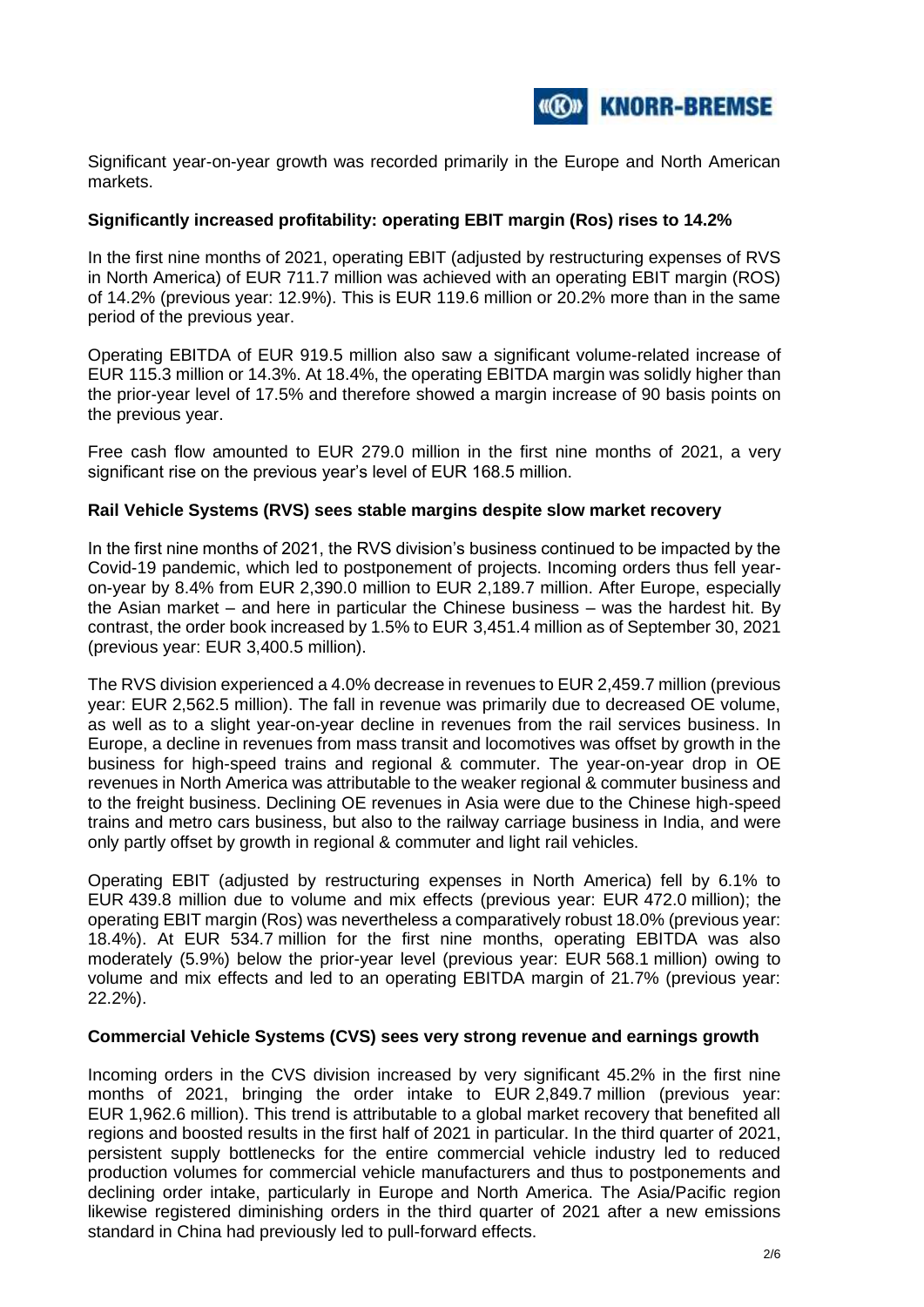

The growth in order intake was also reflected in the order book, which grew by a very significant 46.6% year-on-year to EUR 1,569.3 million as of September 30, 2021 (previous year: EUR 1,070.6 million).

In terms of revenues, CVS recorded significant growth of 25.8% to EUR 2,549.4 million in the first nine months of 2021 (previous year: EUR 2,026.3 million). Despite supply bottlenecks throughout the commercial vehicle industry, this was largely attributable to an increase in the number of trucks being produced worldwide, increased content per vehicle and related revenue growth in the OE business, mainly in Europe and North America and in Asia/Pacific, particularly in China.

CVS's operating and reported EBIT improved very significant by 89.1% to EUR 298.7 million in the first nine months of 2021 (previous year: EUR 158.0 million), resulting in a very significant margin improvement (Ros) of 3.9 percentage points to 11.7% (previous year: 7.8%). The CVS division's operating and reported EBITDA increased very substantially by 53.8% to EUR 399.8 million (previous year: EUR 259.8 million). At 15.7%, the EBITDA margin was 2.9 percentage points higher year-on-year (previous year: 12.8%).

### **Group narrows full-year guidance for 2021**

Knorr-Bremse now expects revenues of EUR 6,600 million to EUR 6,800 million (2020: EUR 6,157 million) versus EUR 6,500–6,900 million previously, an operating EBIT margin of between 13.0% and 13.5% (2020: 13.2%) versus 13.0% to 14.5% previously, and an operating EBITDA margin of between 17.5% and 18.0% (2020: 18.0%) versus 17.5% to 19.0% previously.

The full quarterly statement is available on the websit[e www.knorr-bremse.com.](http://www.knorr-bremse.com/) Explanations and reconciliations to the financial KPIs used can be found in Knorr-Bremse AG's 2020 Annual Report (available at [Investor Relations \(knorr-bremse.com\)\)](https://ir.knorr-bremse.com/websites/Knorrbremse_ir/German/0/investor-relations.html), in particular starting on p. 73 and on p. 201.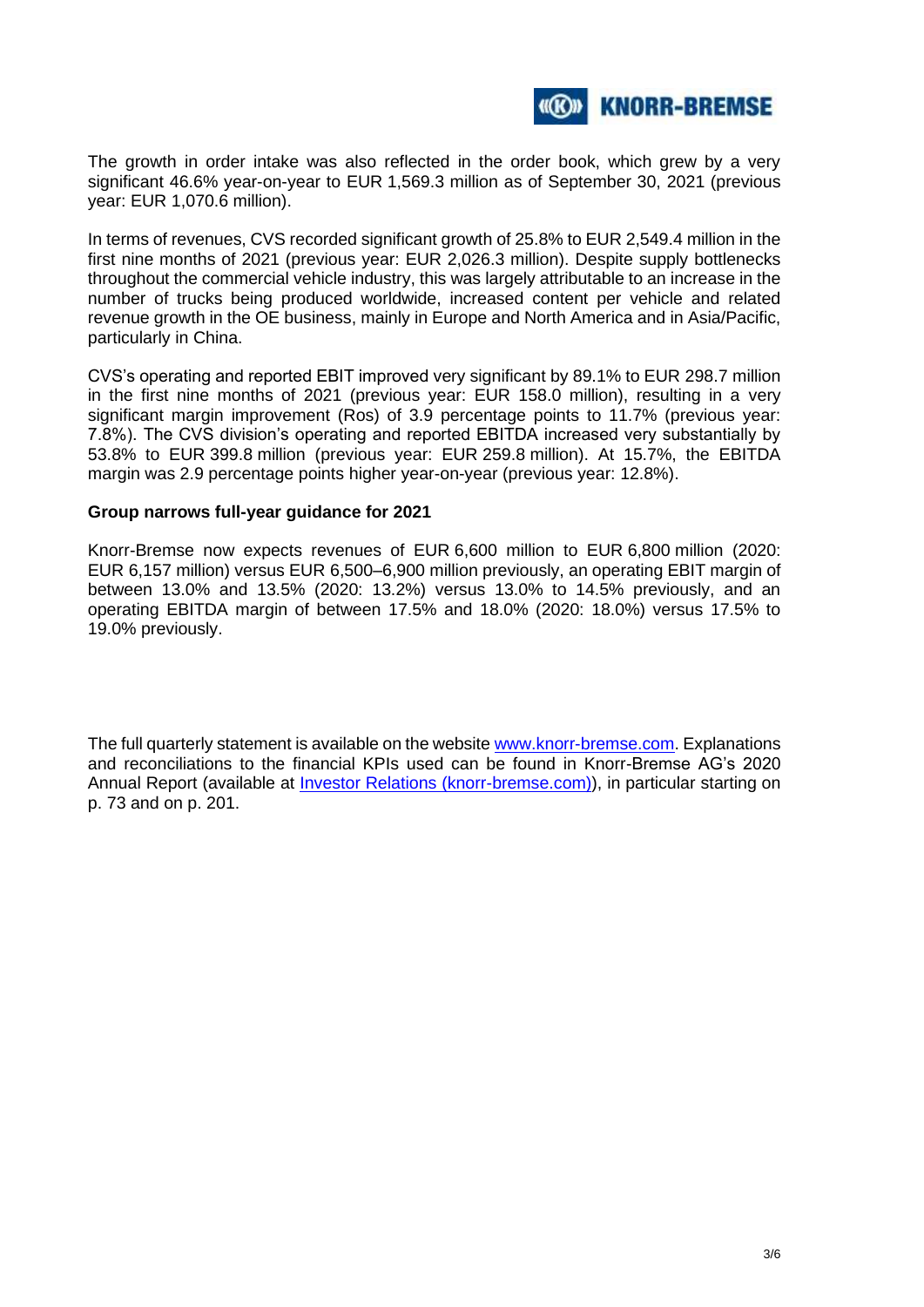

## **Key figures for the Knorr-Bremse Group:**

(The table shows the reported key figures for EBITDA and EBIT. The operating figures have been adjusted for restructuring expenses for RVS in North America).

|                                                                        | <b>January - September</b> |                    |         | <b>Third Quarter</b> |                    |             |
|------------------------------------------------------------------------|----------------------------|--------------------|---------|----------------------|--------------------|-------------|
|                                                                        | 2021                       | 2020               | Δ       | 2021                 | 2020               | Δ           |
|                                                                        | <b>EUR million</b>         | <b>EUR million</b> |         | <b>EUR million</b>   | <b>EUR million</b> |             |
| <b>Order intake</b>                                                    | 5,038.1                    | 4,355.0            | 15.7%   | 1,435.2              | 1,627.9            | (11.8%)     |
| <b>Order book (September 30)</b>                                       | 5,006.9                    | 4,457.7            | 12.3%   | 5,006.9              | 4,457.7            | 12.3%       |
| <b>Revenues</b>                                                        | 5,008.1                    | 4,589.3            | 9.1%    | 1,589.2              | 1,533.5            | 3.6%        |
| <b>EBITDA</b>                                                          | 916.3                      | 804.2              | 13.9%   | 284.2                | 268.7              | 5.8%        |
| <b>EBITDA</b> margin                                                   | 18.4%                      | 17.5%              | 80bps   | 17.9%                | 17.5%              | 40bps       |
| <b>EBIT</b>                                                            | 708.5                      | 592.1              | 19.7%   | 213.1                | 194.6              | 9.5%        |
| <b>EBIT margin</b>                                                     | 14.1%                      | 12.9%              | 120bps  | 13.4%                | 12.7%              | 70bps       |
| <b>Free cash flow</b>                                                  | 297.0                      | 168.5              | 76.2%   | 188.8                | 181.8              | 3.8%        |
| <b>Capital expenditure (before</b><br><b>IFRS 16 and acquisitions)</b> | 212.0                      | 230.0              | (7.8%)  | 82.5                 | 82.1               | 0.4%        |
| R&D costs as % of revenues                                             | 6.3%                       | 6.4%               | (10bps) | 6.5%                 | 6.5%               | <b>Obps</b> |
| Earnings per share (in EUR)                                            | 2.97                       | 2.29               | 0.68    | 0.91                 | 0.82               | 0.09        |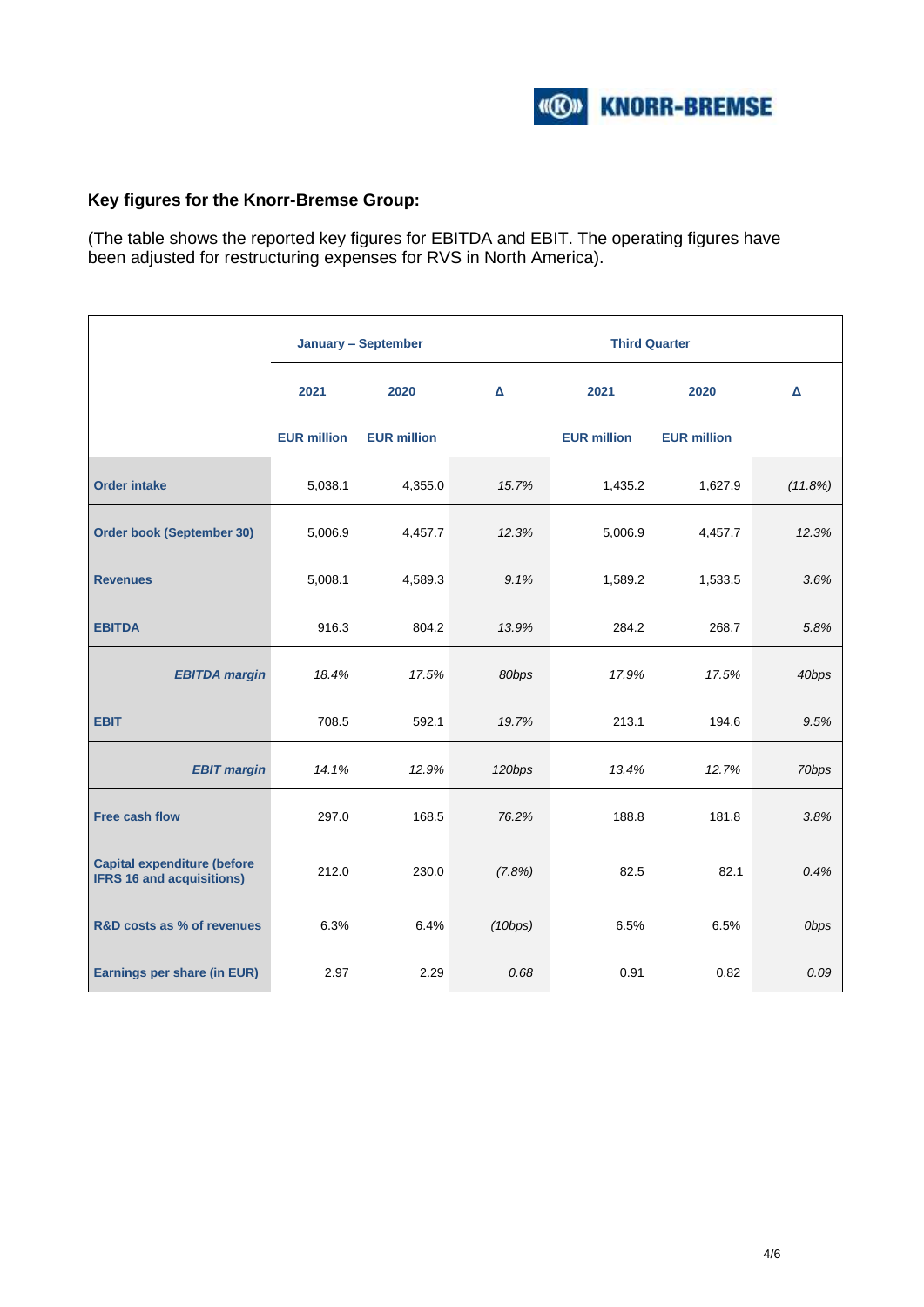

## **Key figures for the Knorr-Bremse Group's divisions:**

(The table shows the reported key figures for EBITDA and EBIT. The operating figures have been adjusted for restructuring expenses for RVS in North Aermica).

|                      |                    | <b>January - September</b> |                | <b>Third Quarter</b> |                    |           |
|----------------------|--------------------|----------------------------|----------------|----------------------|--------------------|-----------|
|                      | 2021               | 2020                       | $\pmb{\Delta}$ | 2021                 | 2020               | Δ         |
|                      | <b>EUR million</b> | <b>EUR million</b>         |                | <b>EUR million</b>   | <b>EUR million</b> |           |
| <b>RVS division</b>  |                    |                            |                |                      |                    |           |
| <b>Revenues</b>      | 2,459.7            | 2,562.5                    | $(4.0\%)$      | 805.1                | 821.7              | $(2.0\%)$ |
| <b>EBITDA</b>        | 531.6              | 568.1                      | (6.4%)         | 170.9                | 177.9              | (3.9%)    |
| <b>EBITDA</b> margin | 21.6%              | 22.2%                      | (60bps)        | 21.2%                | 21.6%              | (40bps)   |
| <b>EBIT</b>          | 439.8              | 472.0                      | (6.8%)         | 138.9                | 146.3              | $(5.1\%)$ |
| <b>EBIT margin</b>   | 17.9%              | 18.4%                      | (50bps)        | 17.3%                | 17.8%              | (50bps)   |
| <b>CVS division</b>  |                    |                            |                |                      |                    |           |
| <b>Revenues</b>      | 2,549.4            | 2,026.3                    | 25.8%          | 784.5                | 711.6              | 10.3%     |
| <b>EBITDA</b>        | 399.8              | 259.8                      | 53.8%          | 119.4                | 101.6              | 17.5%     |
| <b>EBITDA</b> margin | 15.7%              | 12.8%                      | 290bps         | 15.2%                | 14.3%              | 90bps     |
| <b>EBIT</b>          | 298.7              | 158.0                      | 89.1%          | 84.8                 | 63.8               | 32.9%     |
| <b>EBIT margin</b>   | 11.7%              | 7.8%                       | 390bps         | 10.8%                | 9.0%               | 180bps    |

## **About Knorr-Bremse**

**Knorr-Bremse (ISIN: DE000KBX1006, ticker symbol: KBX)** is the global market leader for braking systems and a leading supplier of other safety-critical rail and commercial vehicle systems. Knorr-Bremse's products make a decisive contribution to greater safety and energy efficiency on rail tracks and roads around the world. Some 29,500 expert, dedicated employees at over 100 sites in more than 30 countries deliver products and services to satisfied customers worldwide. In 2020, Knorr-Bremse's two divisions together generated revenues of EUR 6.2 billion. For 115 years, the Company has been at the cutting edge of its industries, driving innovation in mobility and transportation technologies with a leading edge in connected system solutions. Knorr-Bremse is one of Germany's most successful